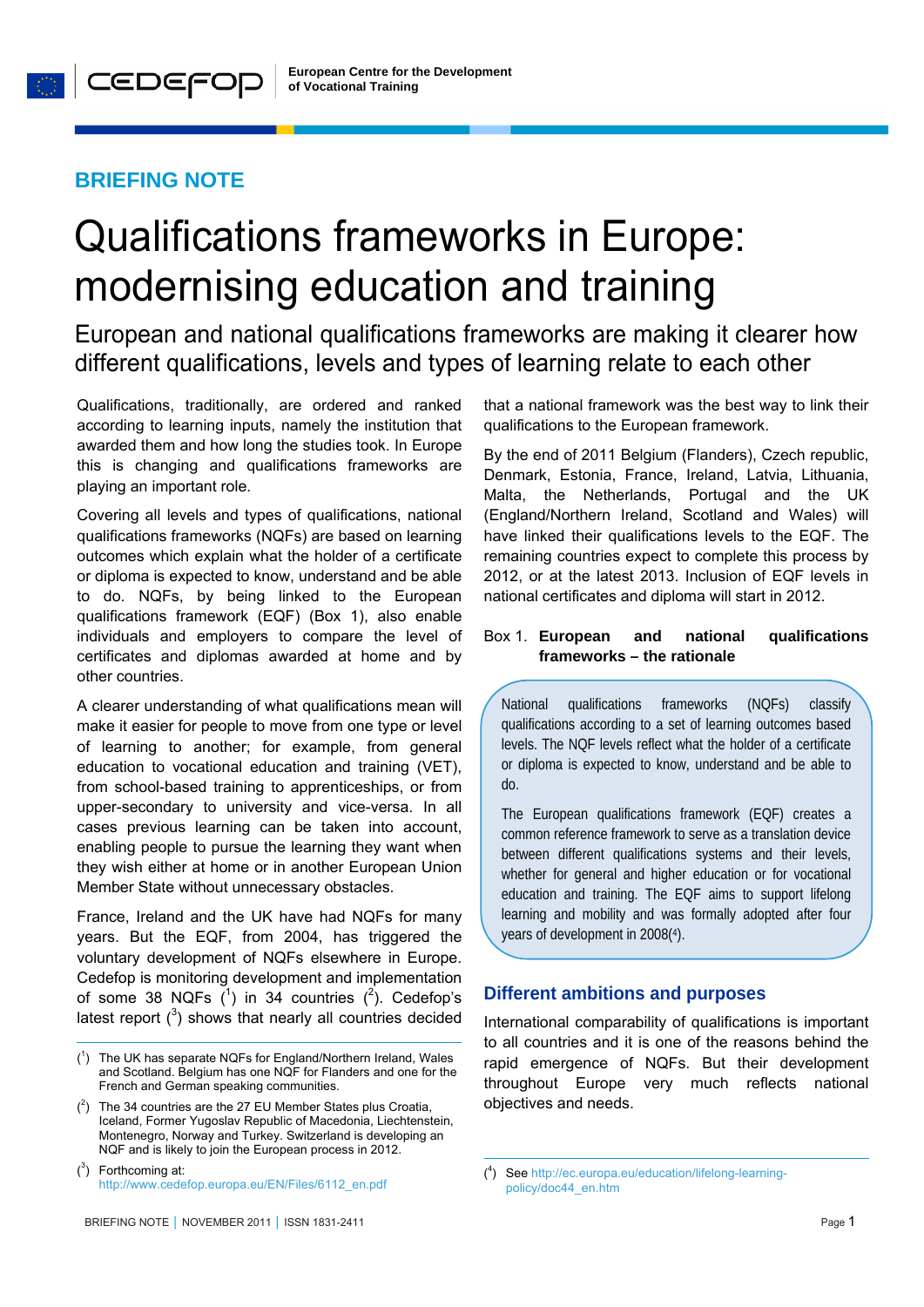Countries, such as Croatia, Iceland and Poland, see their NQFs as reforming frameworks which seek explicitly to improve the coherence, relevance and quality of the existing system. This may imply farreaching changes such as developing new learning pathways and programmes or changing the roles and responsibilities of stakeholders. Other countries, for example Denmark and the Netherlands, see their NQFs as communication frameworks which aim to improve descriptions of existing qualifications systems and clarify available options for learners and policy makers. In effect, making better use of what is already there.

NQFs in France and the UK (England/Northern Ireland) have a regulatory role. Several other new NQFs will also act as a 'gate-keepers' for certificates and diploma awarded outside the public system. In these cases, as for example in Scandinavian countries, NQFs will play an independent role in defining the scope of national qualifications systems.

### **NQF design**

Some 26 countries have proposed or adopted eight levels for their NQF. This consensus contrasts with the earlier frameworks. For example, Ireland's NQF has 10 levels. The UK (Scotland) NQF has 12. The French NQF is being revised from a 5 to an 8-level structure. Of the newer frameworks, Iceland's and Norway's both have seven levels. Slovenia has proposed 10.

Some countries, for example the Netherlands and the UK (England/Northern Ireland and Wales), have introduced entry (or access) levels in their frameworks to include and reward elementary level learning (below EQF level 1). These entry levels make visible and reward learning which does not add up to a full qualification but might, if combined with other learning, eventually do so. Many users may benefit from this approach, for example those with learning difficulties and early school leavers.

Developing level descriptors based on learning outcomes based for NQFs has been a challenge for all countries. This is illustrated by Germany and the Netherlands where the relationship between theory (knowledge) and practice (skills and competence) has come to the fore, being directly related to the question of whether vocationally and general academically oriented upper secondary education and training should be placed at the same level.

Overall countries have made efforts to adapt the EQF descriptors to their national context and needs. For example, there is a trend among countries to specify further the 'competence' dimension of the EQF to capture better communication, social and professional competences. A group of countries, notably Germany, the Netherlands and Slovenia, refers to competences rather than learning outcomes in their frameworks. These countries see competence as an overarching concept, addressing a person's ability to use – in a self directed way – knowledge, skills, attitudes and other personal, social and methodological capacities at work or in study situations and for professional and personal development.

Most NQFs cover all officially recognised qualifications (general and higher education and VET) awarded by national authorities. Many countries, such as Denmark, Finland, the Netherlands, Norway and Sweden, intend to include in their NQFs certificates and diplomas delivered by enterprises or sectors which are not currently regarded as 'official' qualifications. This is an important development as it enables individual learners to see how learning outcomes from different contexts – public and private – are related and can be combined.

## **Development and state of play October 2011**

Broad agreement on the importance and value of a European reference framework for qualifications has encouraged a coherent development of NQFs across Europe. Differences exist between countries, but there is convergence on basic principles and solutions. NQFs have developed in the following broad stages:

- **Conceptualisation and design**; countries analyse and define their NQF's rationale and policy objectives.
- **Consultation and testing**; the NQF proposal is presented to and discussed with a broad group of stakeholders, normally through public consultation.
- **Official establishment/adoption**; the NQF is adopted and established, usually through a decree, or law or a formal agreement between stakeholders.
- **Practical implementation**; the NQF starts being applied and institutions are required to comply with the new structures and methods. Potential endusers are informed about the NQFs purposes and benefits. Eventually the NQFs must deliver benefits to end users, individuals and employers.

Overall developments concerning NQFs, based on Cedefop's latest findings, are summarised in Box 2.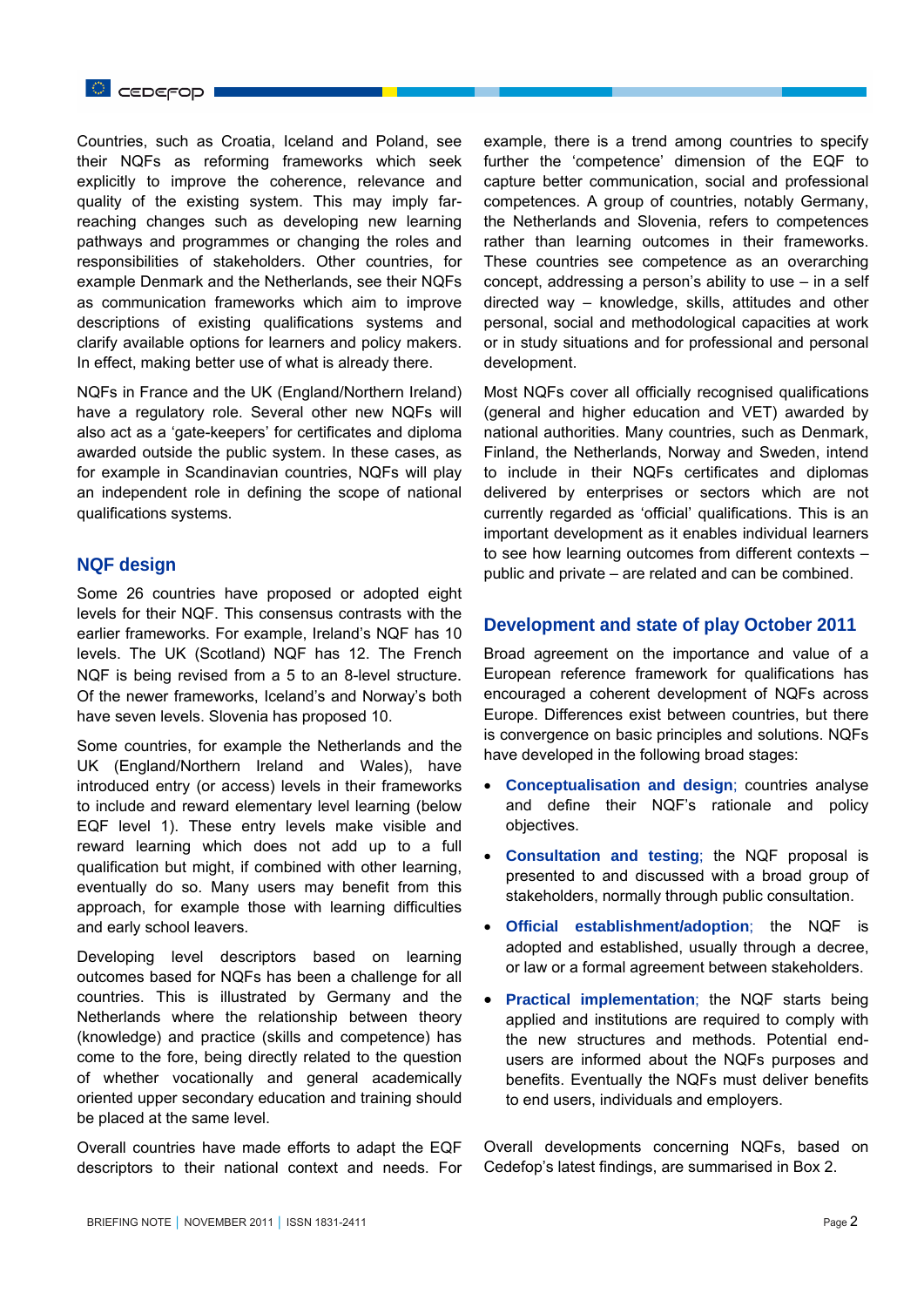## C CEDEFOD

#### Box 2: **NQFs in Europe – the numbers**

- 28 countries are developing or have developed comprehensive NQFs – covering all types and levels of qualifications. The Czech Republic, Italy the Former Yugoslavia Republic of Macedonia and Liechtenstein, have still to decide on the scope and architecture of their frameworks;
- NQFs in the Czech Republic, France, Italy and the UK (England/Northern Ireland), cover a limited range of qualifications types and levels or consist of various frameworks for different parts of the education and training system, without clearly defined links;
- 26 countries have proposed or decided on an 8-level framework. The other eight countries have NQFs with either 5, 7, 9, 10 or 12 levels;
- All countries use a learning outcomes based approach to define the level descriptors;
- 14 NQFs have been formally adopted in their countries;
- France, Ireland, Malta and the UK have fully implemented their NQF. Around 10 more countries are entering the early implementation stage.

One concern is that frameworks are promoted on the basis of too little evidence and insufficiently tailored to national conditions and needs.

NQF design seems to address this concern. Basic principles are shared to allow for comparison and dialogue, but countries are putting their own mark on their national frameworks.

Development of NQFs has been characterised from the start by intensive debate in many countries, for example on how to understand learning outcomes and how to apply these principles to today's education and training systems. The debate has been about working towards a shared understanding on the values and future of education and training rather than a technical discussion about adopting a particular structure or number of levels. Valuable lessons have also been learned that will support further NQF development and implementation (Box 3).

## **NQFs – the impact**

While it is true that qualifications frameworks still are emerging, there is already evidence of their impact. At European level, there is strong support for a common European reference framework and most countries will have joined by the end of 2012.

At national level, too, NQFs are providing impetus for reforms. Different parts of the education and training system – general and higher education and VET – are usually governed independently. The concept of a comprehensive framework has encouraged countries to seek more systematically stronger connections between these sub-systems, notably between vocational and academically oriented education and training. Strengthening these connections may potentially reduce barriers to access to learning and make it easier for learners to progress to and from different levels and types of learning.

#### Box 3: **Developing and implementing NQFs: some lessons**

- NQF Implementation requires time to develop understanding of the key concepts and promote cultural change;
- Stakeholder involvement is important at all stages to ensure ownership;
- NQF development is an iterative process, in which the existing education and training system and the NQF are progressively aligned with each other;
- A balance is needed between implementation within as well as between different parts of the education and training system (for example between different types of VET as well as between VET and general and higher education);
- NQFs need to be flexible enough to accommodate different types of learning;
- NQFs may be more enablers than drivers of change; they must be aligned with other supporting policies and institutional requirements

Developing NQFs has required involvement from a broader set of stakeholders – from public and private sectors of education and training and the labour market – than usual. This may influence the nature and direction of the debate on education and training by forcing stakeholders to look beyond their own position and to consider the interaction and relationship, for example, between different sectors and institutions.

Many countries are using their NQFs to promote the use of learning outcomes. Progress in introducing learning outcomes can be mainly observed in initial vocational and higher education. General education is